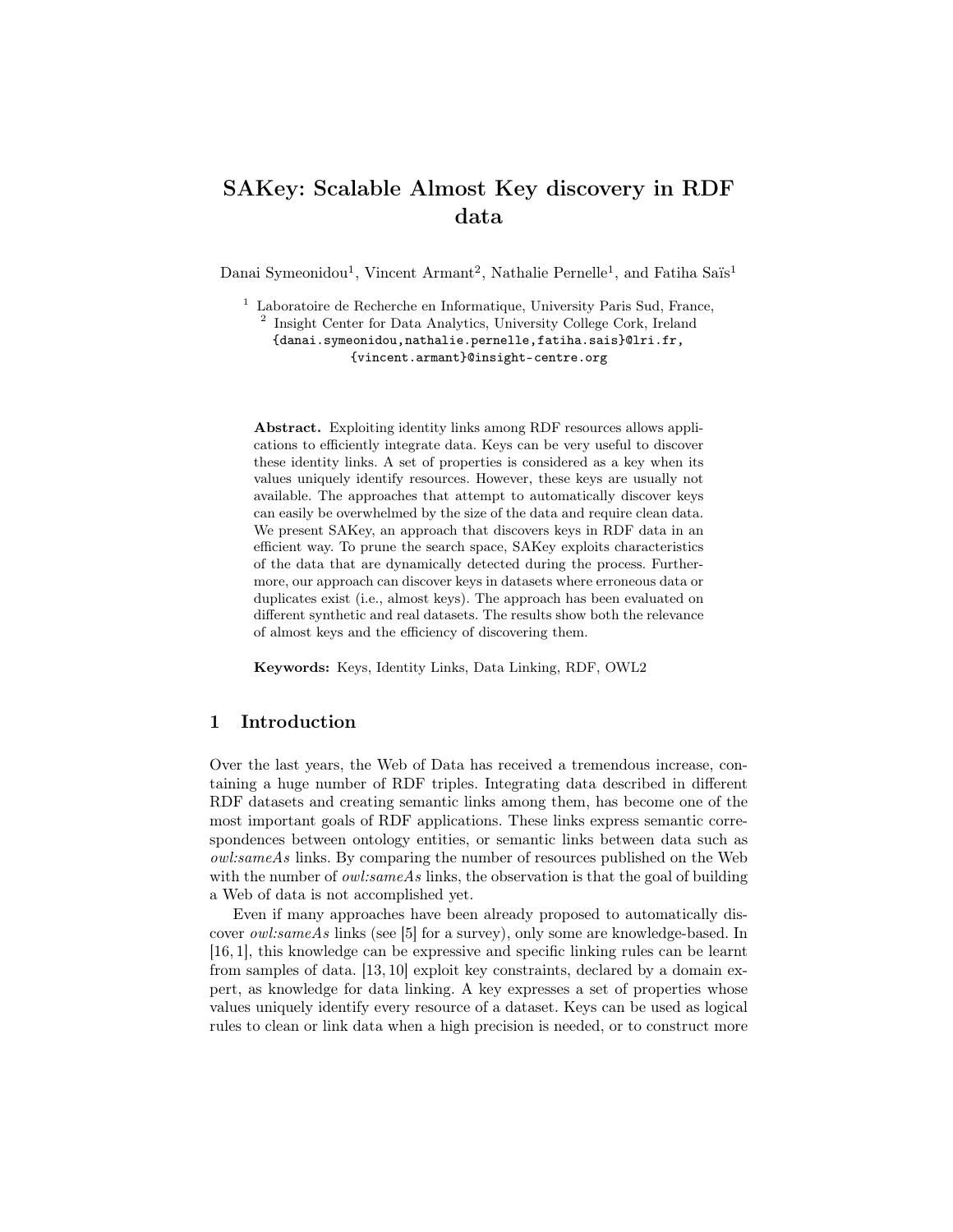complex similarity functions [13, 7, 16]. Nevertheless, in most of the datasets published on the Web, the keys are not available and it can be difficult, even for an expert, to determine them.

Key discovery approaches have been proposed recently in the setting of the Semantic Web [3, 11]. [3] discovers pseudo keys, keys that do not follow the OWL2 semantics [12] of a key. This type of keys appears to be useful when a local completeness of data is known. [11] discovers OWL2 keys in clean data, when no errors or duplicates exist. However, this approach cannot handle the huge amount of data found on the Web.

Data published on the Web are usually created automatically, thus may contain erroneous information or duplicates. When these data are exploited to discover keys, relevant keys can be lost. For example, let us consider a "dirty" dataset where two different people share the same social security number (SSN). In this case, SSN will not be considered as a key, since there exist two people sharing the same SSN. Allowing some exceptions can prevent the system from losing keys. Furthermore, the number of keys discovered in a dataset can be few. Even if a set of properties is not a key, it can lead to generate many correct links. For example, in most of the cases the telephone number of a restaurant is a key. Nevertheless, there can be two different restaurants located in the same place sharing phone numbers. In this case, even if this property is not a key, it can be useful in the linking process.

In this paper we present SAKey, an approach that exploits RDF datasets to discover almost keys that follow the OWL2 semantics. An almost key represents a set of properties that is not a key due to few exceptions (i.e., resources that do not respect the key constraint). The set of almost keys is derived from the set of non keys found in the data. SAKey can scale on large datasets by applying a number of filtering and pruning techniques that reduce the requirements of time and space. More precisely, our contributions are as follows:

- 1. the use of a heuristic to discover keys in erroneous data
- 2. an algorithm for the efficient discovery of non keys
- 3. an algorithm for the efficient derivation of almost keys from non keys

The paper is organized as follows. Section 2 discusses the related works on key discovery and Section 3 presents the data and ontology model. Sections 4 and 5 are the main part of the paper, presenting almost keys and their discovery using SAKey. Section 6 presents our experiments before Section 7 concludes.

# 2 Related Work

The problem of discovering Functional Dependencies (FD) and keys has been intensively studied in the relational databases field. The key discovery problem can be viewed as a sub-problem of Functional Dependency discovery. Indeed, a FD states that the value of one attribute is uniquely determined by the values of some other attributes. To capture the inherent uncertainty, due to data heterogeneity and data incompleteness, some approaches discover approximate keys and FDs instead of exact keys and FDs only. In [17], the authors propose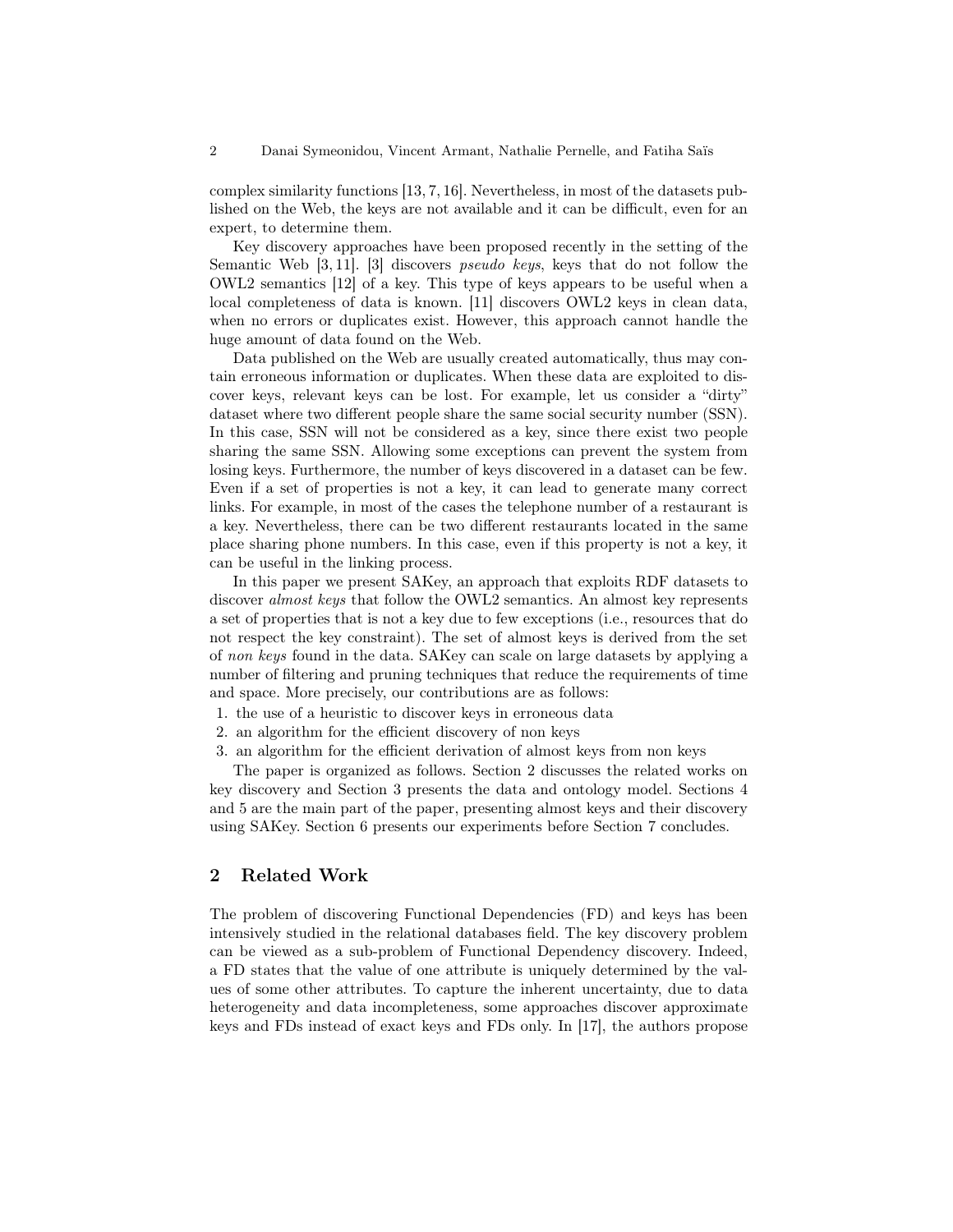a way of retrieving non composite probabilistic FDs from a set of datasets. Two strategies are proposed: the first merges the data before discovering FDs, while the second merges the FDs obtained from each dataset. TANE [8] discovers approximate FDs, i.e., FDs that almost hold. Each approximate FD is associated to an error measure which is the minimal fraction of tuples to remove for the FD to hold in the dataset. For the key discovery problem, in relational context, Gordian method [14] allows discovering exact composite keys from relational data represented in a prefix-tree. To avoid scanning all the data, this method discovers first the maximal non keys and use them to derive the minimal keys. In [6], the authors propose DUCC, a hybrid approach for the discovery of minimal keys that exploits both the monotonic characteristic of keys and the anti-monotonic characteristic of non keys to prune the search space. To improve the efficiency of the approach, DUCC uses parallelization techniques to test different sets of attributes simultaneously.

In the setting of Semantic Web where data can be incomplete and may contain multivalued properties, KD2R [11] aims at deriving exact composite keys from a set of non keys discovered on RDF datasets. KD2R, extends [14] to be able to exploit ontologies and consider incomplete data and multivalued properties. Nevertheless, even if KD2R [11] is able to discover composite OWL2 keys, it can be overwhelmed by large datasets and requires clean data. In [3], the authors have developed an approach based on TANE [8], to discover pseudo-keys (approximate keys) for which a set of few instances may have the same values for the properties of a key. The two approaches [11] and [3] differ on the semantics of the discovered keys in case of identity link computation. Indeed, the first considers the OWL2 [12] semantics, where in the case of multivalued properties, to infer an identity link between two instances, it suffices that these instances share at least one value for each property involved in the key, while in [3], the two instances have to share all the values for each property involved in the key, i.e., local completeness is assumed for all the properties (see [2] for a detailed comparison). In [15], to develop a data linking blocking method, discriminating data type properties (i.e., approximate keys) are discovered from a dataset. These properties are chosen using unsupervised learning techniques and keys of specific size are explored only if there is no smaller key with a high discriminative power. More precisely, the aim of [15] is to find the best approximate keys to construct blocks of instances and not to discover the complete set of valid minimal keys that can be used to link data.

Considering the efficiency aspect, different strategies and heuristics can be used to optimize either time complexity or space complexity. In both relational or Semantic Web settings, approaches can exploit monotonicity property of keys and the anti-monotonicity property of non keys to optimize the data exploration.

# 3 Data Model

RDF (Resource Description Framework) is a data model proposed by W3C used to describe statements about web resources. These statements are usually rep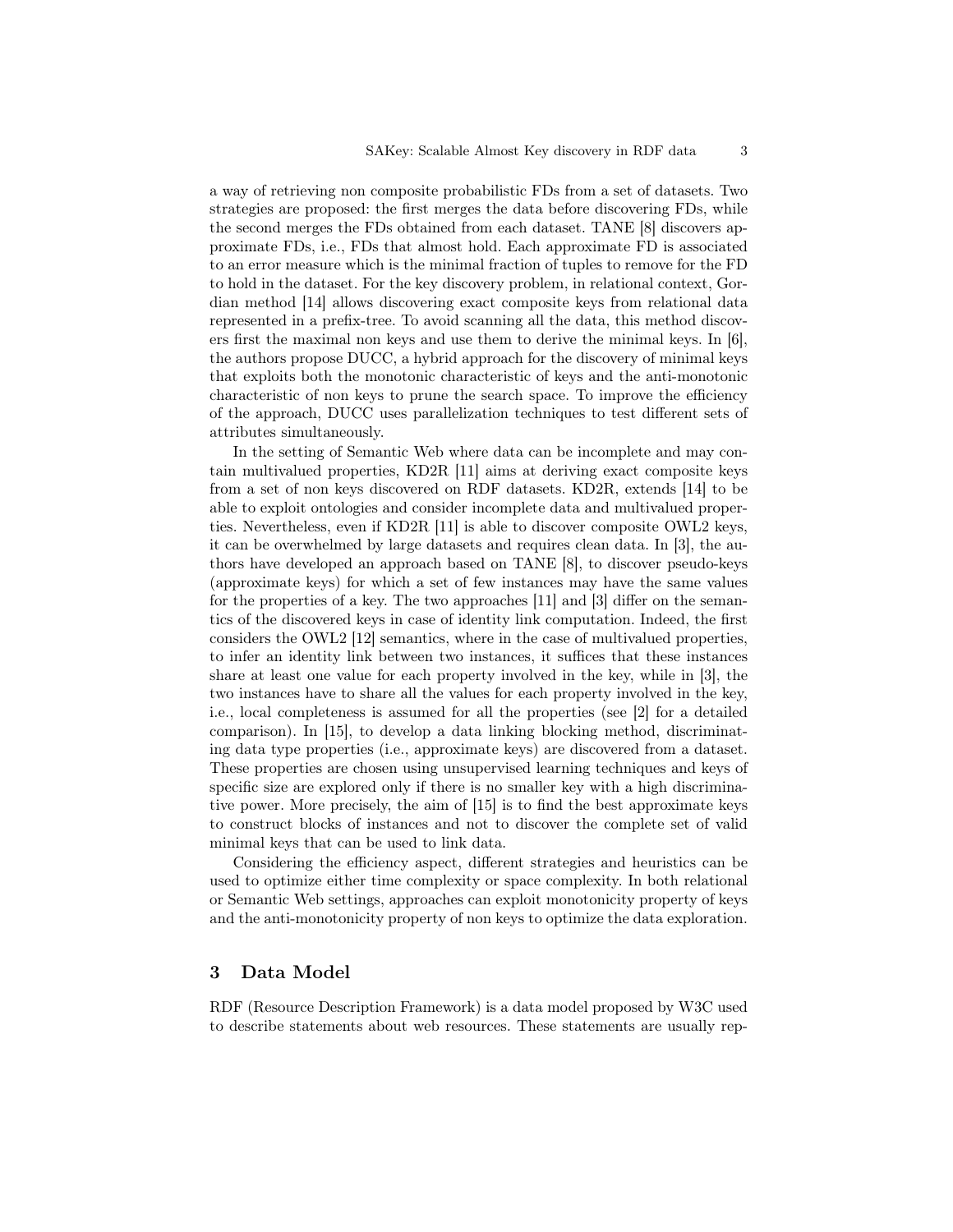resented as triples  $\langle subject, property, object \rangle$ . In this paper, we use a logical notation and represent a statement as *property(subject, object)*.

An RDF dataset D can be associated to an ontology which represents the vocabulary that is used to describe the RDF resources. In our work, we consider RDF datasets that conform to OWL2 ontologies. The ontology  $O$  is presented as a tuple  $(C, \mathcal{P}, \mathcal{A})$  where C is a set of classes <sup>3</sup>,  $\mathcal{P}$  is a set of properties and  $\mathcal{A}$ is a set of axioms.

In  $\text{OWL2}^4$ , it is possible to declare that a set of properties is a key for a given class. More precisely, has  $Key(CE(op_{1}, \ldots, op_{m})$   $(dp_{1}, \ldots, dp_{n})$  states that each instance of the class expression  $CE$  is uniquely identified by the object property expressions  $ope_i$  and the data property expressions  $\text{d}pe_i$ . This means that there is no couple of distinct instances of CE that share values for all the object property expressions  $ope_i$  and all the data type property expressions  $\text{d}pe_i$ <sup>5</sup> involved. The semantics of the construct *owl:hasKey* are defined in [12].

### 4 Preliminaries

### 4.1 Keys with Exceptions

RDF datasets may contain erroneous data and duplicates. Thus, discovering keys in RDF datasets without taking into account these data characteristics may lead to lose keys. Furthermore, there exist sets of properties that even if they are not keys, due to a small number of shared values, they can be useful for data linking or data cleaning. These sets of properties are particularly needed when a class has no keys.

In this paper, we define a new notion of keys with exceptions called  $n$ -almost keys. A set of properties is a *n*-almost key if there exist at most *n* instances that share values for this set of properties.

To illustrate our approach, we now introduce an example. Fig. 1 contains descriptions of films. Each film can be described by its name, the release date, the language in which it is filmed, the actors and the directors involved.

One can notice that the property  $d1:hasActor$  is not a key for the class  $Film$  since there exists at least one actor that plays in several films. Indeed, "G. Clooney" plays in films  $f2$ ,  $f3$  and  $f4$  while "M. Daemon" in  $f1$ ,  $f2$  and f3. Thus, there exist in total four films sharing actors. Considering each film that shares actors with other films as an exception, there exist 4 exceptions for the property d1:hasActor. We consider the property d1:hasActor as a 4-almost key since it contains at most 4 exceptions.

Formally, the set of exceptions  $E_P$  corresponds to the set of instances that share values with at least one instance, for a given set of properties  $P$ .

<sup>&</sup>lt;sup>3</sup>  $c(i)$  will be used to denote that *i* is an instance of the class *c* where  $c \in \mathcal{C}$ 

<sup>4</sup> http://www.w3.org/TR/owl2-overview

<sup>&</sup>lt;sup>5</sup> We consider only the class expressions that represent atomic OWL classes. An *object* property expression is either an object property or an inverse object property. The only allowed data type property expression is a data type property.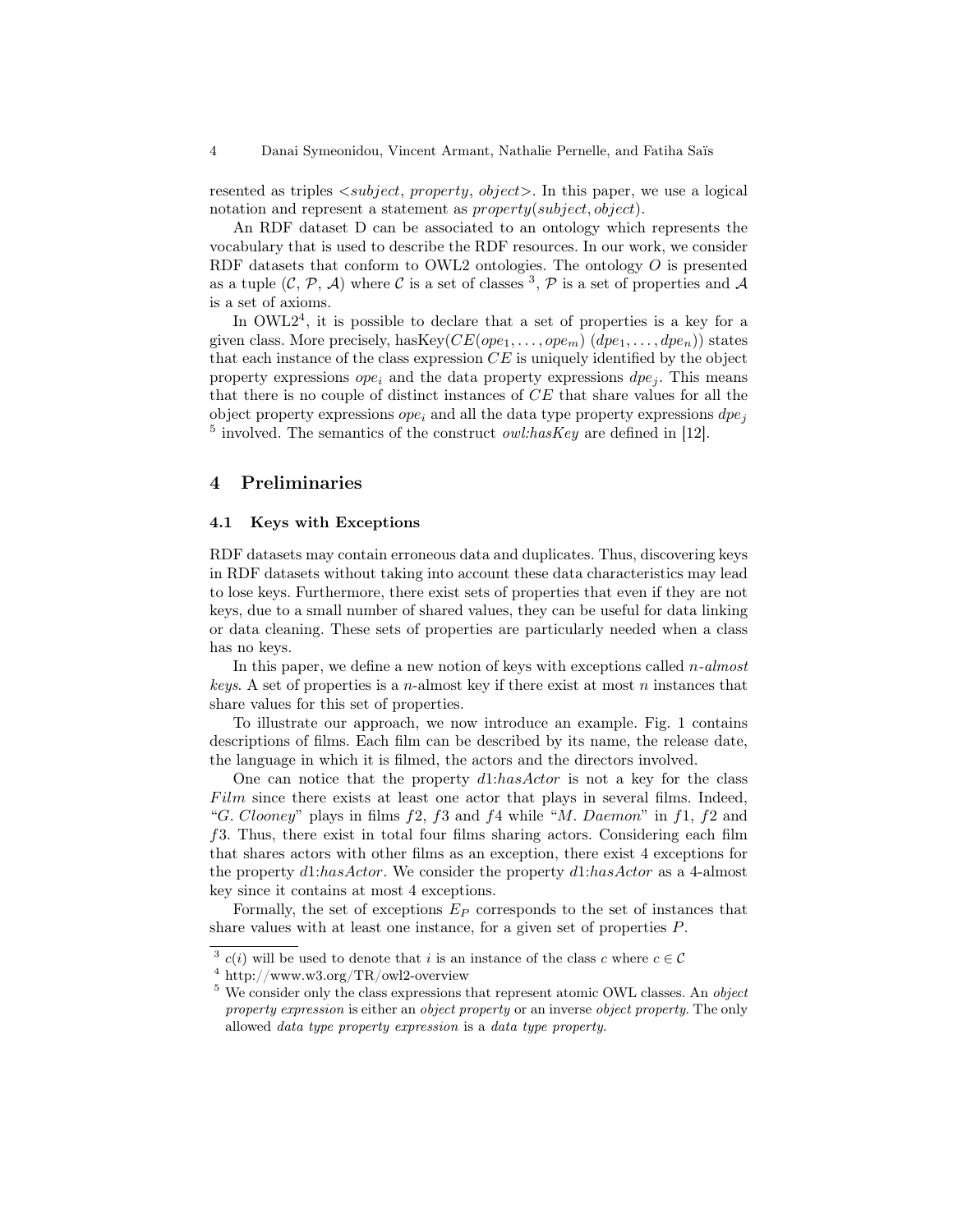```
Dataset D1:
d1: Film(f1), d1: has Actor(f1," B.Pitt"), d1: has Actor(f1," J. Roberts"),d1:director(f1," S.Soderbergh"), d1:releaseDate(f1,"3/4/01"), d1:name(f1," Ocean's 11"),<br>d1:Film(f2), d1:hasActor(f2," G.Clooney"), d1:hasActor(f2," B.Pitt"),
d1: has Actor(f2," J. Roberts''), d1: director(f2," S. Soderberg h''), d1: director(f2," P. Greengrass''), d1: director(f2," R. Howard''), d1: release Date(f2," 2/5/04''), d1: name(f2," Ocean's 12'')\nd1: Film(f3), d1: has Actor(f3," G. Clooney''), d1: has Actor(f3," B. Pitt')\nd1: director(f3," S. Soderberg h''), d1: director(f3," R. Howard''), d1: are least <math display="inline">Delta(f3," 30/6/07''), d1: name(f3," Ocean's 13''), d1: directed set Date(f3," 30/6/07''), d1: name(f3," Ocean's 1d1: director(f4,'' A.Payne''), d1: releaseDate(f4,' ' 15/9/11''), d1: name(f4,' 'The descendants''),d1: language(f4,''english'') \d1: Finally (f5), d1: has Actor(f5,'F.Potente''), d1: director(f5,''P.Greengrass''), d1: FileaseDate(f5,'') and (f5,'C002''), d1: and (f5,'The bounce Identity''), d1: language(f5,'' english'') \d1: Figure(f6), d1: directed, (f6,'Ccean's twelve'') \d1: name(f6,'Ccean's twelve'')
```
### Fig. 1: Example of RDF data

**Definition 1.** (Exception set). Let c be a class  $(c \in C)$  and P be a set of properties  $(P \subseteq P)$ . The exception set  $E_P$  is defined as:

$$
E_P = \{ X \mid \exists Y (X \neq Y) \land c(X) \land c(Y) \land (\bigwedge_{p \in P} \exists Up(X, U) \land p(Y, U)) \}
$$

For example, in D1 of Fig. 1 we have:  $E_{\{d1:hasActor\}} = \{f1, f2, f3, f4\},\$  $E_{\{d1:has Actor, d1:director\}} = \{f1, f2, f3\}.$ 

Using the exception set  $E_P$ , we give the following definition of a *n*-almost key.

**Definition 2.** (*n*-almost key). Let c be a class ( $c \in C$ ), P be a set of properties  $(P \subseteq P)$  and n an integer. P is a n-almost key for c if  $|E_P| \leq n$ .

This means that a set of properties is considered as a  $n$ -almost key, if there exist from 1 to  $n$  exceptions in the dataset. For example, in D1  ${d1:has Actor, d1:directory}$  is a 3-almost key and also a *n*-almost key for each  $n \geq 3$ . By definition, if a set of properties P is a n-almost key, every superset of P is also a n-almost key. We are interested in discovering only minimal  $n$ almost keys, i.e., n-almost keys that do not contain subsets of properties that are n-almost keys for a fixed n.

### 4.2 Discovery of *n*-almost keys from *n*-non keys

To check if a set of properties is a *n*-almost key for a class  $c$  in a dataset D, a naive approach would scan all the instances of a class c to verify if at most  $n$ instances share values for these properties. Even when a class is described by few properties, the number of candidate  $n$ -almost keys can be huge. For example, if we consider a class  $c$  that is described by 60 properties and we aim to discover all the n-almost keys that are composed of at most 5 properties, the number of candidate n-almost keys that should be checked will be more than 6 millions. An efficient way to obtain *n*-almost keys, as already proposed in [14, 11], is to discover first all the sets of properties that are not  $n$ -almost keys and use them to derive the n-almost keys. Indeed, to show that a set of properties is not a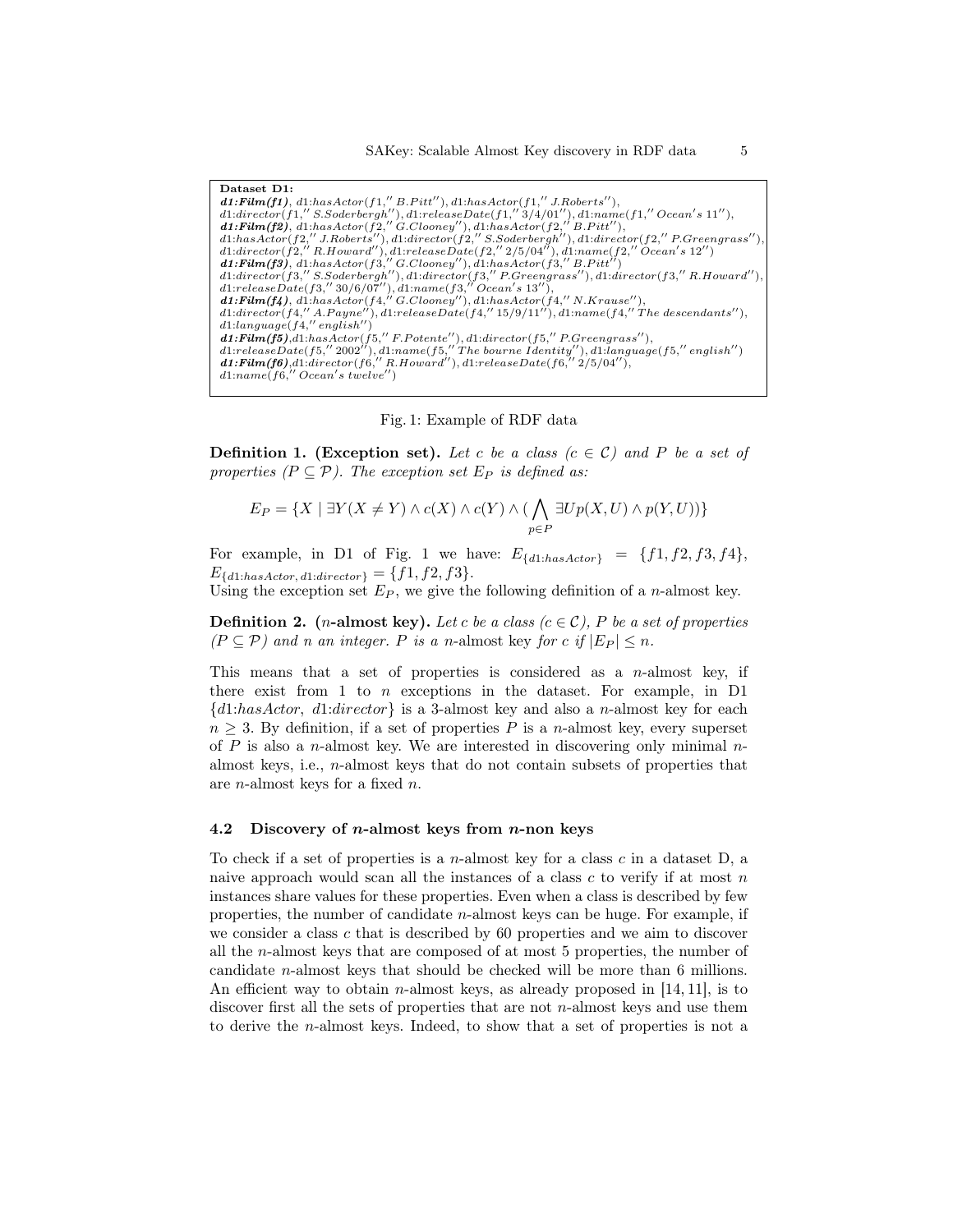n-almost key, it is sufficient to find only  $(n+1)$  instances that share values for this set. We call the sets that are not *n*-almost keys, *n-non keys*.

**Definition 3.** (*n*-non key). Let c be a class ( $c \in C$ ), P be a set of properties  $(P \subseteq P)$  and n an integer. P is a n-non key for c if  $|E_P| \ge n$ .

For example, the set of properties  $\{d1:hasActor, d1:director\}$  is a 3-non key (i.e., there exist at least 3 films sharing actors and directors). Note that, every subset of P is also a n-non key since the dataset also contains n exceptions for this subset. We are interested in discovering only maximal  $n$ -non keys, i.e.,  $n$ -non keys that are not subsets of other  $n$ -non keys for a fixed  $n$ .

# 5 The SAKey Approach

The SAKey approach is composed of three main steps: (1) the preprocessing steps that allow avoiding useless computations (2) the discovery of maximal  $(n+1)$ -non keys (see Algorithm 1) and finally (3) the derivation of *n*-almost keys from the set of  $(n+1)$ -non keys (see Algorithm 2).

#### 5.1 Preprocessing Steps

Initially we represent the data in a structure called initial map. In this map, every set corresponds to a group of instances that share one value for a given property. Table 1 shows the initial map of the dataset D1 presented in Fig. 1. For example, the set  $\{f2, f3, f4\}$  of  $d1:hasActor$  represents the films that "G.Clooney" has played in.

| d1: has Actor | $\vert \{ \{f1, f2, f3\}, \{f2, f3, f4\}, \{f1, f2\}, \{f4\}, \{f5\}, \{f6\} \} \vert$ |
|---------------|----------------------------------------------------------------------------------------|
| d1: director  | $\{\{f1,f2,f3\},\{f2,f3,f5\},\{f2,f3,f6\},\{f4\}\}\$                                   |
|               | $ d1: releaseDate \$ {f1}, {f2, f6}, {f3}, {f4}, {f5}}                                 |
| d1:language   | $\{\{f4, f5\}\}\$                                                                      |
| d1:name       | $\{\{f1\},\{f2\},\{f3\},\{f4\},\{f5\},\{f6\}\}\$                                       |

Table 1: Initial map of D1

Data Filtering. To improve the scalability of our approach, we introduce two techniques to filter the data of the initial map.

1. Singleton Sets Filtering. Sets of size 1 represent instances that do not share values with other instances for a given property. These sets cannot lead to the discovery of a  $n$ -non key, since  $n$ -non keys are based on instances that share values among them. Thus, only sets of instances with size bigger than 1 are kept. Such sets are called v-exception sets.

**Definition 4.** (v-exception set  $E_p^v$ ). A set of instances  $\{i_1, \ldots, i_k\}$  of the class c is a  $E_p^v$  for the property  $p \in \mathcal{P}$  and the value v iff  $\{p(i_1, v), \ldots, p(i_k, v)\} \subseteq$ D and  $|\{i_1, \ldots, i_k\}| > 1$ .

We denote by  $\mathfrak{E}_p$  the *collection* of all the v-exception sets of the property p.

 $\mathfrak{E}_p = \{E^v_p\}$ 

|   | ٠<br>٦ |    |   |
|---|--------|----|---|
|   |        |    |   |
|   |        |    |   |
| × |        | ۰, | I |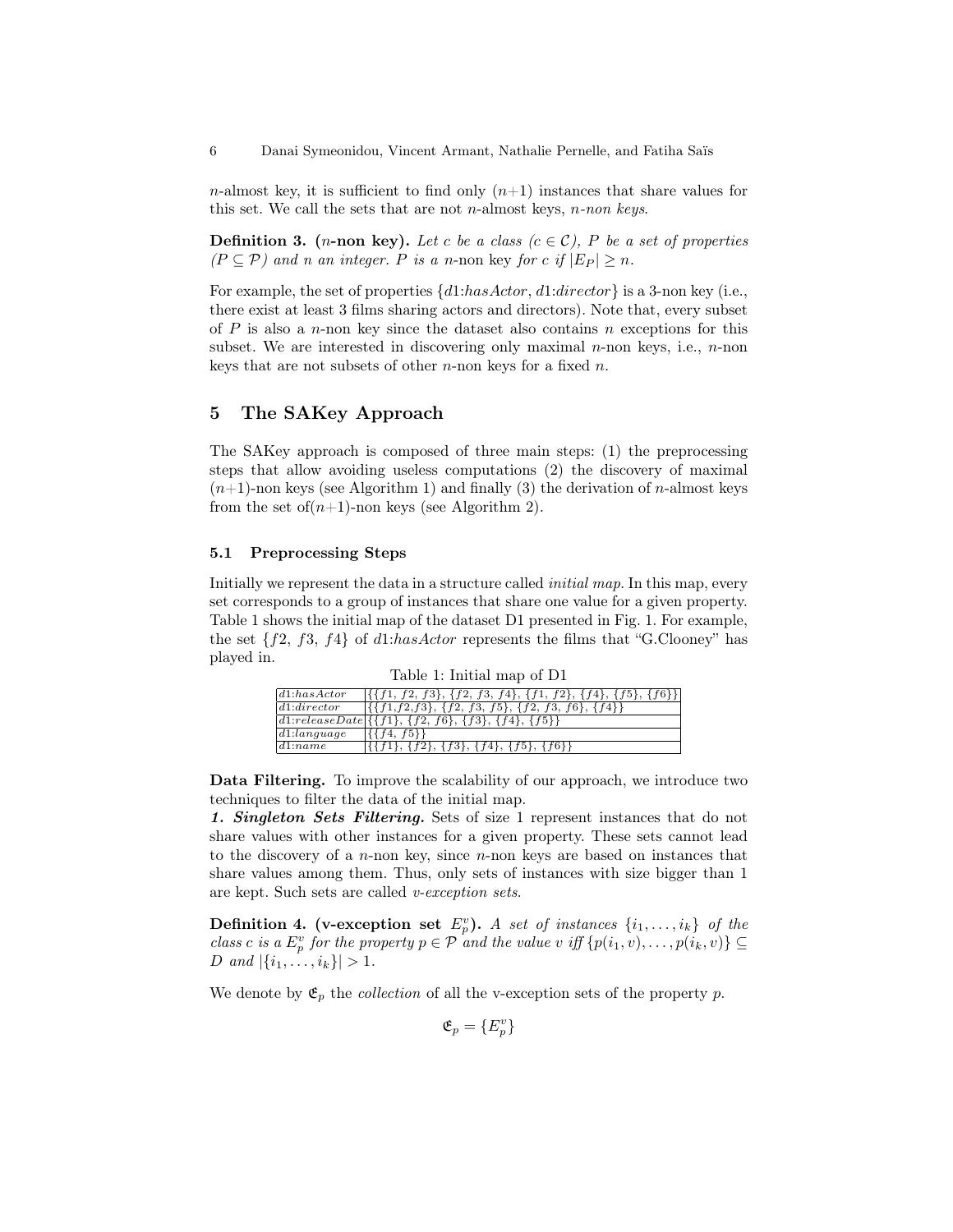For example, in D1, the set  $\{f1, f2, f3\}$  is a v-exception set of the property d1:director.

Given a property p, if all the sets of p are of size 1 (i.e.,  $\mathfrak{E}_p = \emptyset$ ), this property is a 1-almost key (key with no exceptions). Thus, singleton sets filtering allows the discovery of single keys (i.e., keys composed from only one property). In D1, we observe that the property d1:name is an 1-almost key.

2. v-exception Sets Filtering. Comparing the *n*-non keys that can be found by two v-exception sets  $E_p^{v_i}$  and  $E_p^{v_j}$ , where  $E_p^{v_i} \subseteq E_p^{v_j}$ , we can ensure that the set of *n*-non keys that can be found using  $E_p^{v_i}$ , can also be found using  $E_p^{v_j}$ . To compute all the maximal  $n$ -non keys of a dataset, only the maximal v-exception sets are necessary. Thus, all the non maximal v-exception sets are removed. For example, the v-exception set  $E_{d1:hasActor}^{sJ. \; Roberts''}$  {f1, f2} in the property d1:hasActor represents the set of films in which the actress "J. Roberts" has played. Since there exists another actor having participated in more than these two films (i.e., "B, Pitt" in films  $f1, f2$  and  $f3$ ), the v-exception set  $\{f1, f2\}$  can be suppressed without affecting the discovery of  $n$ -non keys.

Table 2 presents the data after applying the two filtering techniques on the data of table 1. This structure is called final map.

Table 2: Final map of D1

| d1: has Actor                       | $\{\{f1, f2, f3\}, \{f2, f3, f4\}\}\$                                          |
|-------------------------------------|--------------------------------------------------------------------------------|
| d1:director                         | $\{\{f1,f2,f3\},\{f2,f3,\overline{f5}\},\{f2,\overline{f3},\overline{f6}\}\}\$ |
| $d1: releaseDate   \{ f2, f6 \} \}$ |                                                                                |
| $d1:$ language                      | $\{\{f4, f5\}\}\$                                                              |

Elimination of Irrelevant Sets of Properties. When the properties are numerous, the number of candidate *n*-non keys is huge. However, in some cases, some combinations of properties are irrelevant. For example, in the DBpedia dataset, the properties *depth* and *mountainRange* are never used to describe the same instances of the class NaturalPlace. Indeed, depth is used to describe natural places that are lakes while *mountainRange* natural places that are mountains. Therefore, depth and mountainRange cannot participate together in a  $n$ -non key. In general, if two properties have less than  $n$  instances in common, these two properties will never participate together to a  $n$ -non key. We denote by potential n-non key a set of properties sharing two by two, at least n instances.

**Definition 5.** (Potential *n*-non key). A set of properties  $pnk_n = \{p_1, ..., p_m\}$ is a potential *n*-non key for a class c iff:

$$
\forall \{p_i, p_j\} \in (pnk_n \times pnk_n) \mid I(p_i) \cap I(p_j)| \ge n
$$

where  $I(p)$  is the set of instances that are subject of p.

To discover all the maximal  $n$ -non keys in a given dataset it suffices to find the n-non keys contained in the set of maximal potential n-non keys  $(PNK)$ . For this purpose, we build a graph where each node represents a property and each edge between two nodes denotes the existence of at least  $n$  shared instances between these properties. The maximal potential  $n$ -non keys correspond to the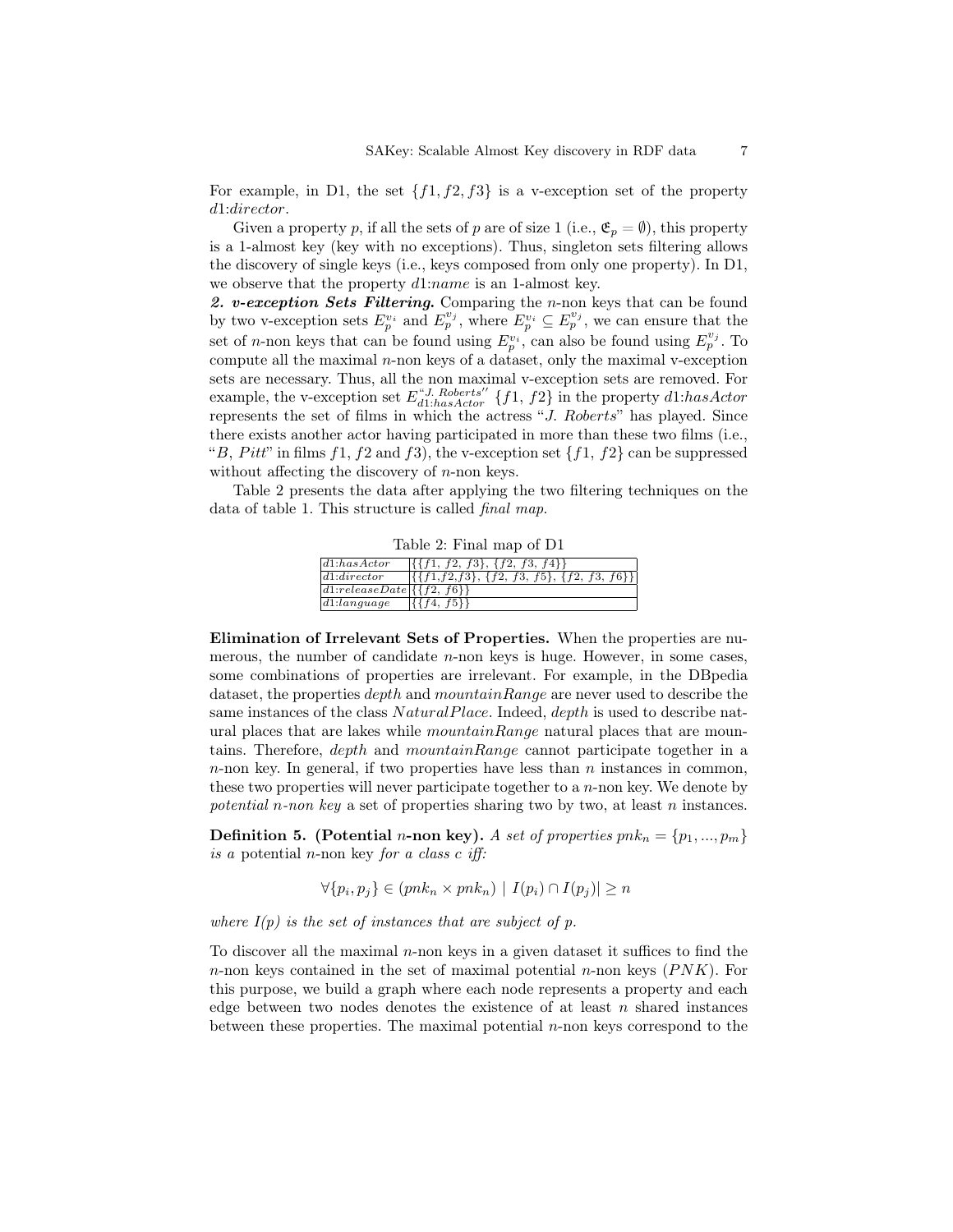maximal cliques of this graph. The problem of finding all maximal cliques of a graph is NP-Complete [9]. Thus, we approximate the maximal cliques using a greedy algorithm inspired by the min-fill elimination order [4].

In D1,  $PNK = \{\{d1: has Actor, d1: director, d1: releaseDate\}, \{d1: language\}\}\$ corresponds to the set of maximal potential *n*-non keys when  $n=2$ . By construction, all the subsets of properties that are not included in these maximal potential  $n$ -non keys are not  $n$ -non keys.

#### 5.2 n-non key Discovery

We first present the basic principles of the  $n$ -non key discovery. Then, we introduce the pruning techniques that are used by the  $n$ NonKeyFinder algorithm. Finally, we present the algorithm and give an illustrative example.

Basic Principles. Let us consider the property d1:hasActor. Since this property contains at least 3 exceptions, it is considered as a 3-non key. Intuitively, the set of properties  $\{d1:hasActor, d1:director\}$  is a 3-non key iff there exist at least 3 distinct films, such that each of them share the same actor and director with another film. In our framework, the sets of films sharing the same actor is represented by the collection of v-exception sets  $\mathfrak{E}_{hasActor}$ , while the sets of films sharing the same director is represented by the collection of v-exception sets  $\mathfrak{E}_{\textit{directory}}.$  Intersecting each set of films of  $\mathfrak{E}_{\textit{hasAction}}$  with each set of films of  $\mathfrak{E}_{\text{directory}}$  builds a new collection in which each set of films has the same actor and the same director. More formally, we introduce the *intersect operator*  $\otimes$  that intersects collections of exception sets only keeping sets greater than one.

**Definition 6.** (Intersect operator  $\otimes$ ). Given two collections of v-exception sets  $\mathfrak{E}_p$  and  $\mathfrak{E}_{p'}$ , we define the intersect  $\otimes$  as follow:

$$
\mathfrak{E}_{p_i}\otimes \mathfrak{E}_{p_j}=\{E^v_{p_i}\cap E^v_{p_j}\mid E^v_{p_i}\in \mathfrak{E}_{p_i}, E^v_{p_j}\in \mathfrak{E}_{p_j}, and \,|E^v_{p_i}\cap E^v_{p_j}|>1\}
$$

Given a set properties  $P$ , the set of exceptions  $E_P$  can be computed by applying the intersect operator to all the collections  $\mathfrak{E}_p$  such that  $p \in P$ .

$$
E_P=\bigcup\nolimits_{p\in P} \mathfrak{E}_p
$$

For example, for the set of properties  $P = \{d1: has Actor, d1:hasDirector\},\$  $\mathfrak{E}_P = \{\{f_1, f_2, f_3\}, \{f_2, f_3\}\}\$  while  $E_P = \{f_1, f_2, f_3\}$ 

Pruning Strategies. Computing the intersection of all the collections of vexception sets represents the worst case scenario of finding maximal  $n$ -non keys within a potential  $n$ -non key. We have defined several strategies to avoid useless computations. We illustrate the pruning strategies in Fig. 2 where each level corresponds to the collection  $\mathfrak{E}_p$  of a property p and the edges express the intersections that should be computed in the worst case scenario. Thanks to the prunings, only the intersections appearing as highlighted edges are computed.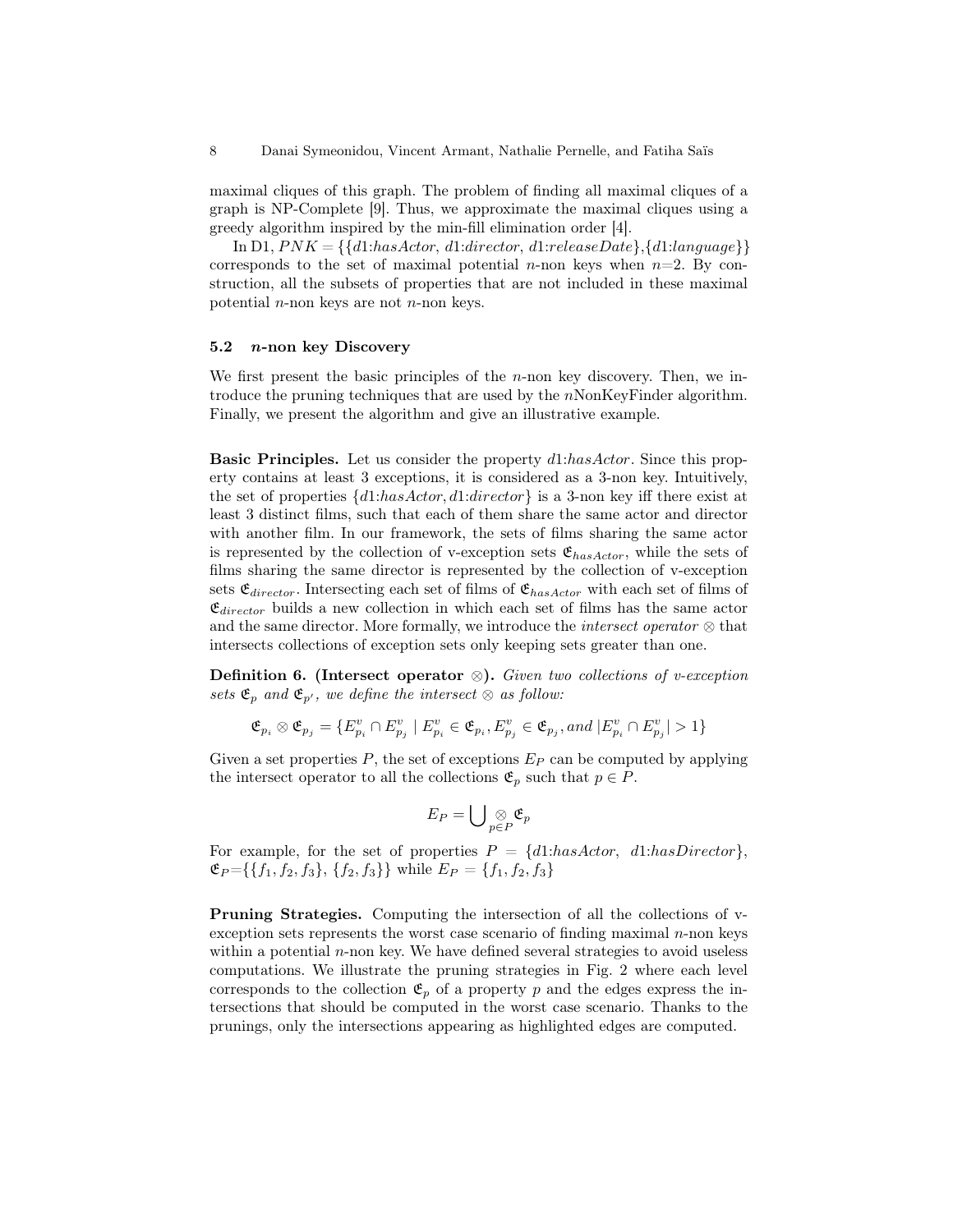

(a) Inclusion Pruning (b) Seen Intersection Pruning (c) example of nNonKeyFinder

Fig. 2: nNonKeyFinder prunings and execution

1. Antimonotonic Pruning. This strategy exploits the anti-monotonic characteristic of a n-non key, i.e., if a set of properties is a n-non key, all its subsets are by definition  $n$ -non keys. Thus, no subset of an already discovered  $n$ -non key will be explored.

2. Inclusion Pruning. In Fig. 2(a), the v-exception set of  $p_1$  is included in one of the v-exception sets of the property  $p_2$ . This means that the biggest intersection between  $p_1$  and  $p_2$  is  $\{i_3, i_4\}$ . Thus, the other intersections of these two properties will not be computed and only the subpath starting from the v-exception set  $\{i_3, i_4, i_5\}$  of  $p_2$  will be explored (bold edges in Fig. 2(a)). Given a set of properties  $P = \{p_1, \ldots, p_{j-1}, p_j, \ldots, p_n\}$ , when the intersection of  $p_1, \ldots, p_{j-1}$ is included in any v-exception set of  $p_i$  only this subpath is explored.

3. Seen Intersection Pruning. In Fig. 2(b), we observe that starting from the v-exception set of the property  $p_1$ , the intersection between  $\{i_2, i_3, i_4\}$  and  $\{i_1, i_2, i_3\}$  or  $\{i_2, i_3, i_5\}$  will be in both cases  $\{i_2, i_3\}$ . Thus, the discovery using the one or the other v-exception set of  $p_2$  will lead to the same *n*-almost keys. More generally, when a new intersection is included in an already computed intersection, this exploration stops.

nNonkeyFinder Algorithm. To discover the maximal n-non keys, the vexception sets of the final map are explored in a depth-first way. Since the condition for a set of properties P to be a n-non key is  $E_P \ge n$  the exploration stops as soon as n exceptions are found.

The algorithm takes as input a property  $p_i$ ,  $\textit{curl}$  the current intersection,  $curNKey$  the set of already explored properties, seenInter the set of already computed intersections,  $nonKeySet$  the set of discovered n-non keys,  $E$  the set of exceptions  $E_P$  for each explored set of properties  $P$ , n the defined number of exceptions and  $PNK$  the set of maximal potential *n*-non keys.

The first call of  $n$ NonKeyFinder is:  $n$ NonKeyFinder $(p_i, I, \emptyset, \emptyset, \emptyset, \emptyset, n, PNK)$ where  $p_i$  is the first property that belongs to at least one potential *n*-non key and curInter the complete set of instances I. To ensure that a set of properties should be explored, the function unchecked NonKeys returns the potential nnon keys that (1) contain this set of properties and (2) are not included in an already discovered *n*-non key in the *nonKeySet*. If the result is not empty, this set of properties is explored. In Line 3, the Inclusion pruning is applied i.e., if the *curInter* is included in one of the v-exception sets of the property  $p_i$ , the selected $\mathfrak{E}_p$  will contain only the *curInter*. Otherwise, all the v-exception sets of the property  $p_i$  are selected. For each selected v-exception set of the property  $p_i$ ,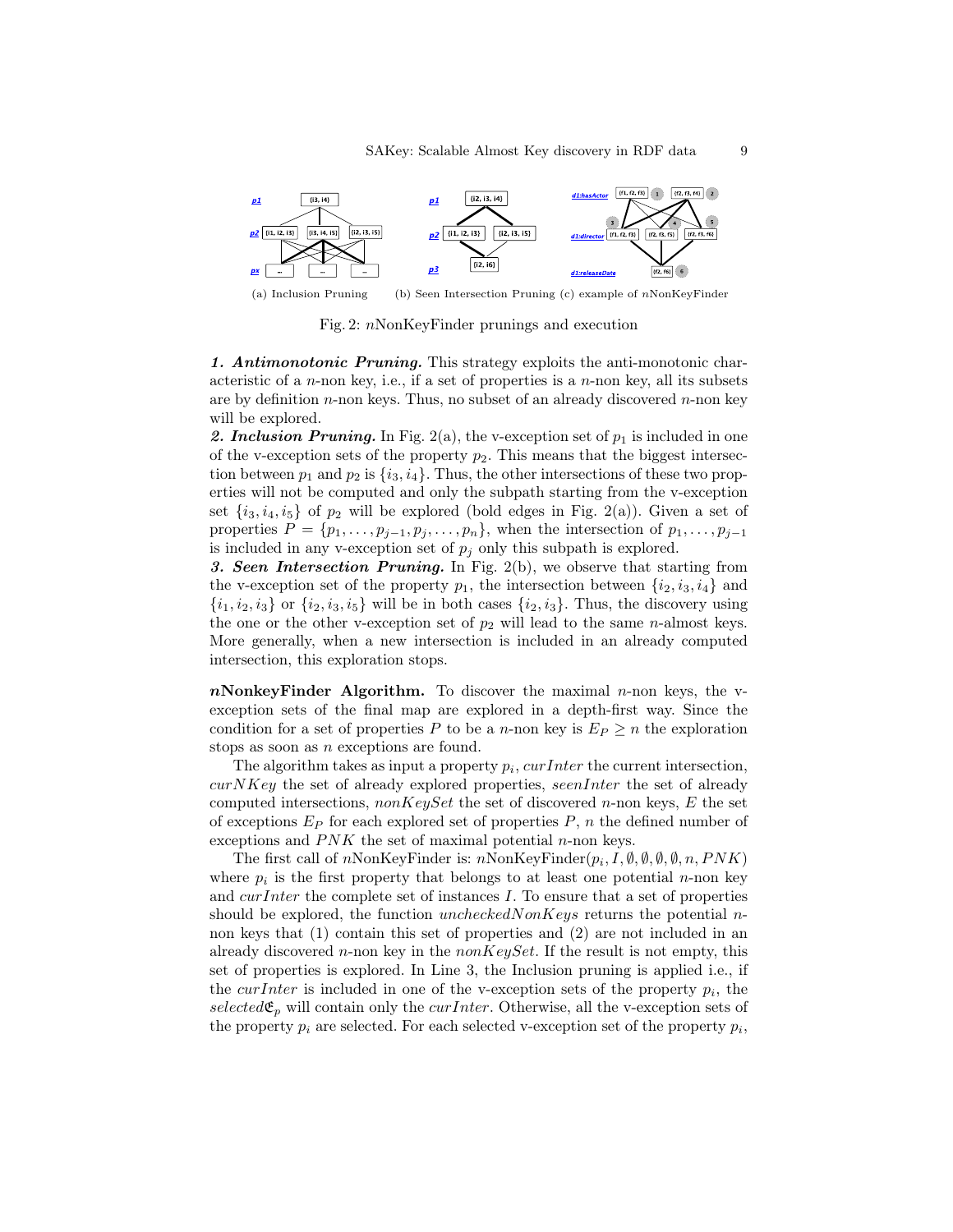all the maximal  $n$ -non keys using this v-exception set are discovered. To do so, the current intersection (curInter) is intersected with the selected v-exception sets of the property  $p_i$ . If the new intersection (*newInter*) is bigger than 1 and has not been seen before (Seen intersection pruning), then  $p_i \cup curNonKey$  is stored in  $nvNkey$ . The instances of  $newInter$  are added in E for  $nvNkey$  using the update function. If the number of exceptions for a given set of properties is bigger than n, then this set is added to the  $nonKeySet$ . The algorithm is called with the next property  $p_{i+1}$  (Line 16). When the exploration of an intersection (newInter) is done, this intersection is added to SeenInter. Once, all the nnon keys for the property  $p_i$  have been found,  $n$ NonKeyFinder is called for the property  $p_{i+1}$  with *curInter* and *curNKey* (Line 19), forgetting the property  $p_i$  in order to explore all the possible combinations of properties.

Table 3 shows the execution of nNonKeyFinder for the example presented in Fig. 2(c) where  $PNK = \{\{d1: has Actor, d1: director, d1: releaseDate\}\}\.$  We represent the properties in Table 3 by  $p_1$ ,  $p_2$ ,  $p_3$  respectively.

| Algorithm 1: $n$ NonKeyFinder                                                                                                                                    |
|------------------------------------------------------------------------------------------------------------------------------------------------------------------|
| <b>Input</b> : $p_i, \text{curl}$ nter, $\text{curl}$ Key, seenInter, nonKeySet, E, n                                                                            |
| <b>Output:</b> $nonKeySet$ : set of the non keys                                                                                                                 |
| 1 uncheckedNonKeys $\leftarrow$ unchecked({pi} $\cup$ curNKey, nonKeySet, PNK)                                                                                   |
| <b>2 if</b> unchecked NonKeys $\neq \emptyset$ / PNK and Antimonotonic Pruning then                                                                              |
| <b>if</b> $\left(\text{curl}\text{ }n\text{ }t\text{ }e\subseteq E_{p_i}^v \text{ } s.t. E_{p_i}^v \in \mathfrak{E}_{p_i}\right) //$ Inclusion Pruning then<br>3 |
| selected $\mathfrak{E}_{p_i} \leftarrow \{\{currInter\}\}\$<br>$\overline{4}$                                                                                    |
| else<br>5                                                                                                                                                        |
| $\vert \quad selected \mathfrak{E}_{p_i} \leftarrow \mathfrak{E}_{p_i}$<br>6                                                                                     |
| for each $E_{p_i}^v \in selected \mathfrak{E}_{p_i}$ do<br>7                                                                                                     |
| $newInter \leftarrow E_{p_i}^v \cap curl\$ nter<br>8                                                                                                             |
| if $( newInter  > 1)$ then<br>9                                                                                                                                  |
| <b>if</b> $(newInter \nsubseteq k s.t. k \in seenInter) // Seen Intersection Pruning$<br>10                                                                      |
| then                                                                                                                                                             |
| $nvNKey \leftarrow \{p_i\} \cup curNKey$<br>11                                                                                                                   |
| update(E, nvNKey, newInter)<br>12                                                                                                                                |
| if $( E_{nvNkey}  > n)$ then<br>13                                                                                                                               |
| $\begin{aligned} \mid \quad nonKeySet \leftarrow nonKeySet \cup \{nvNKey\} \end{aligned}$<br>14                                                                  |
| if $((i+1) < #$ properties) then<br>15                                                                                                                           |
| $n$ NonKeyFinder $(p_{i+1}, newInter, nvKey, seenInter, nonKeySet, E, n)$<br>16                                                                                  |
| ${seenInter} \leftarrow {seenInter} \cup \{newInter\}$<br>17                                                                                                     |
|                                                                                                                                                                  |
| 18 if $((i+1) < \text{\# properties})$ then                                                                                                                      |
| $n$ NonKeyFinder $(p_{i+1}, \text{curl}$ nter, $\text{curl}$ Key, seenInter, nonKeySet, E, n)<br>19                                                              |
|                                                                                                                                                                  |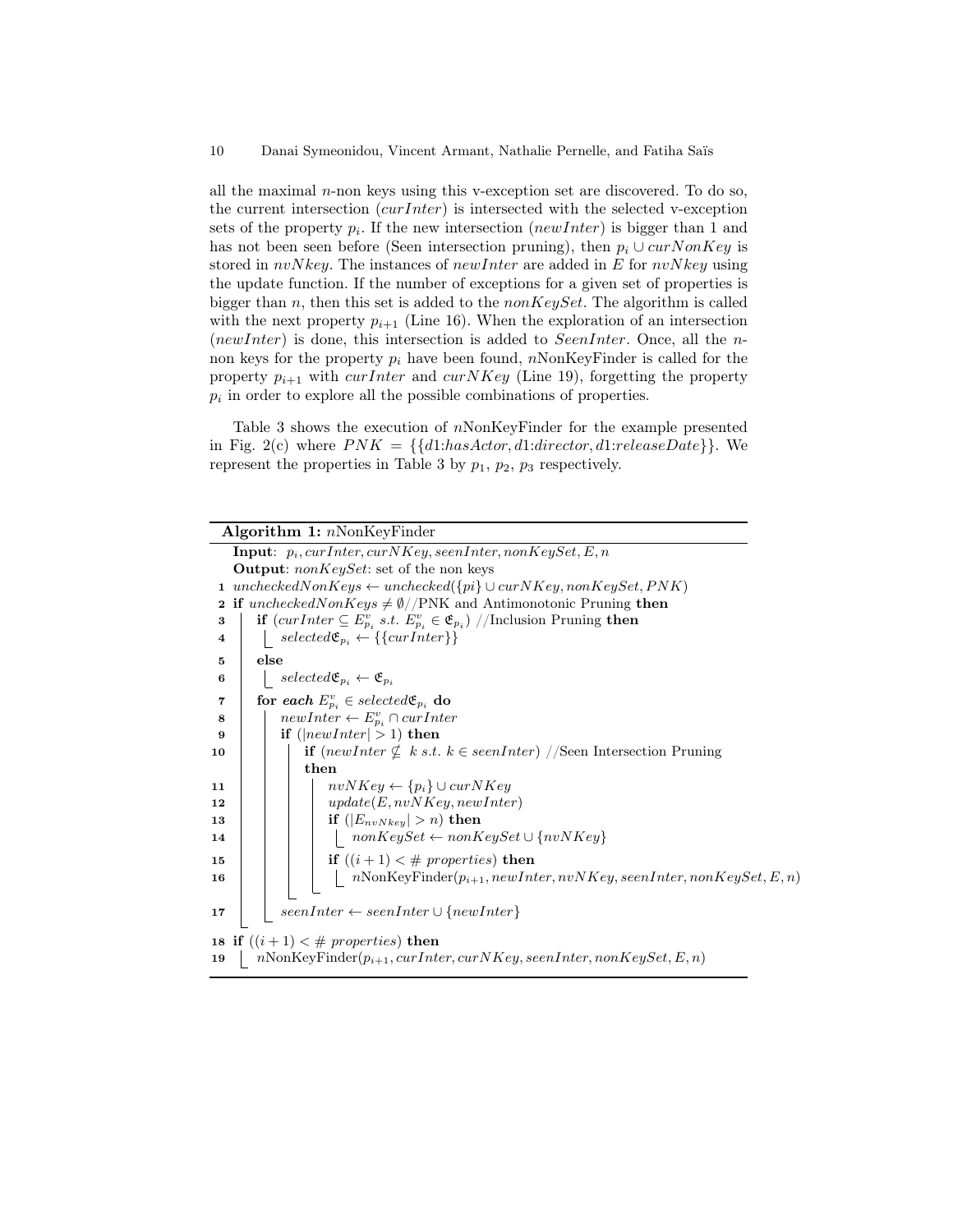| $p_i$          | $selected {\mathfrak E}_n$ | $E_n^v$        | $\frac{curInter}{}$  | $curN$ <sub>key</sub> | seenInter               | nonKeySet         | E                                                                                     |
|----------------|----------------------------|----------------|----------------------|-----------------------|-------------------------|-------------------|---------------------------------------------------------------------------------------|
| p <sub>1</sub> | $\{1, 2\}$                 |                | ${f1, \ldots, f6}$   |                       |                         | $\{\{p_1\}\}\$    | $\{(p_1):(f_1,f_2,f_3)\}\$                                                            |
| $p_2$          | {3}                        | 3              | $\{f1, f2, f3\}$     | $\{p_1\}$             |                         |                   | $\{\{p_1\}, \{p_1, p_2\}\}\$ $\{\{p_1\} : (f_1, f_2, f_3)\}$                          |
|                |                            |                |                      |                       |                         |                   | $(p_1, p_2) : (f_1, f_2, f_3)$                                                        |
| $p_3$          | ${6}$                      | 6              | $\{f1, f2, f3\}$     | $\{p_1,p_2\}$         |                         |                   | $\{\{p_1\}, \{p_1, p_2\}\}\$ $\{\{p_1\} : (f_1, f_2, f_3)\}$                          |
|                |                            |                |                      |                       |                         |                   | $(p_1, p_2) : (f_1, f_2, f_3)$                                                        |
| $p_3$          | ${6}$                      | 6              | ${f1, f2, f3}$       | $\{p_1\}$             |                         |                   | $\{\{f_1, f_2, f_3\}\}\$ $\{\{p_1\}, \{p_1, p_2\}\}\$ $\{\{p_1\} : (f_1, f_2, f_3)$   |
|                |                            |                |                      |                       |                         |                   | $(p_1, p_2) : (f_1, f_2, f_3)\}\$                                                     |
| p <sub>1</sub> | $\{1,2\}$                  | $\overline{2}$ | $\{f1, \ldots, f6\}$ |                       |                         |                   | $\{\{f_1, f_2, f_3\}\}\$ $\{\{p_1\}, \{p_1, p_2\}\}\$ $\{\{p_1\} : (f_1, f_2, f_3)\}$ |
|                |                            |                |                      |                       |                         |                   | $(p_1, p_2) : (f_1, f_2, f_3)\}\$                                                     |
|                | $\cdots$                   | .              | .                    | $\cdots$              | .                       |                   | .                                                                                     |
| $p_3$          | ${6}$                      | 6              | ${f_2, f_3, f_6}$    | $\{p_2\}$             | $\{\{f_1, f_2, f_3\}\}$ |                   | $\{\{p_1\}, \{p_1, p_2\}, \{\{(p_1)\} : (f_1, f_2, f_3)\}\}$                          |
|                |                            |                |                      |                       | $\{f_2, f_3, f_4\}\}\$  | $\{p_2, p_3\}\}\$ | $(p_1, p_2) : (f_1, f_2, f_3)$                                                        |
|                |                            |                |                      |                       |                         |                   | $(p_2, p_3) : (f_2, f_6)$                                                             |

Table 3:  $n$ NonKeyFinder execution on the example of Fig.  $2(c)$ 

#### 5.3 Key Derivation

In this section we introduce the computation of minimal  $n$ -almost keys using maximal  $(n+1)$ -non keys. A set of properties is a *n*-almost key, if it is not equal or included to any maximal  $(n+1)$ -non key. Indeed, when all the  $(n+1)$ -non keys are discovered, all the sets not found as  $(n+1)$ -non keys will have at most n exceptions (n-almost keys).

Both [14] and [11] derive the set of keys by iterating two steps: (1) computing the Cartesian product of complement sets of the discovered non keys and (2) selecting only the minimal sets. Deriving keys using this algorithm is very time consuming when the number of properties is big. To avoid useless computations, we propose a new algorithm that derives fast minimal  $n$ -almost keys, called keyDerivation. In this algorithm, the properties are ordered by their frequencies in the complement sets. At each iteration, the most frequent property is selected and all the  $n$ -almost keys involving this property are discovered recursively. For each selected property  $p$ , we combine  $p$  with the properties of the selected complement sets that do not contain  $p$ . Indeed, only complement sets that do not contain this property can lead to the construction of minimal  $n$ -almost keys. When all the  $n$ -almost keys containing  $p$  are discovered, this property is eliminated from every complement set. When at least one complement set is empty, all the n-almost keys have been discovered. If every property has a different frequency in the complement sets, all the *n*-almost keys found are minimal n-almost keys. In the case where two properties have the same frequency, additional heuristics should be taken into account to avoid computations of non minimal n-almost keys.

Let us illustrate the key derivation algorithm throughout and example. Let  $\mathcal{P} = \{p_1, p_2, p_3, p_4, p_5\}$  be the set of properties and  $\{\{p_1, p_2, p_3\}, \{p_1, p_2, p_4\}, \{p_2, p_5\}, \{p_3, p_5\}\}\$  the set of maximal *n*-non keys. In this example, the complement sets of *n*-non keys are  $\{\{p_1, p_2, p_4\},\}$  $\{p_1, p_3, p_4\}, \{p_3, p_5\}, \{p_4, p_5\}\}.$  The properties of this example are explored in the following order:  $\{p_4, p_1, p_3, p_5, p_2\}$ . Starting from the most frequent property,  $p_4$ , we calculate all the *n*-almost keys containing this property. The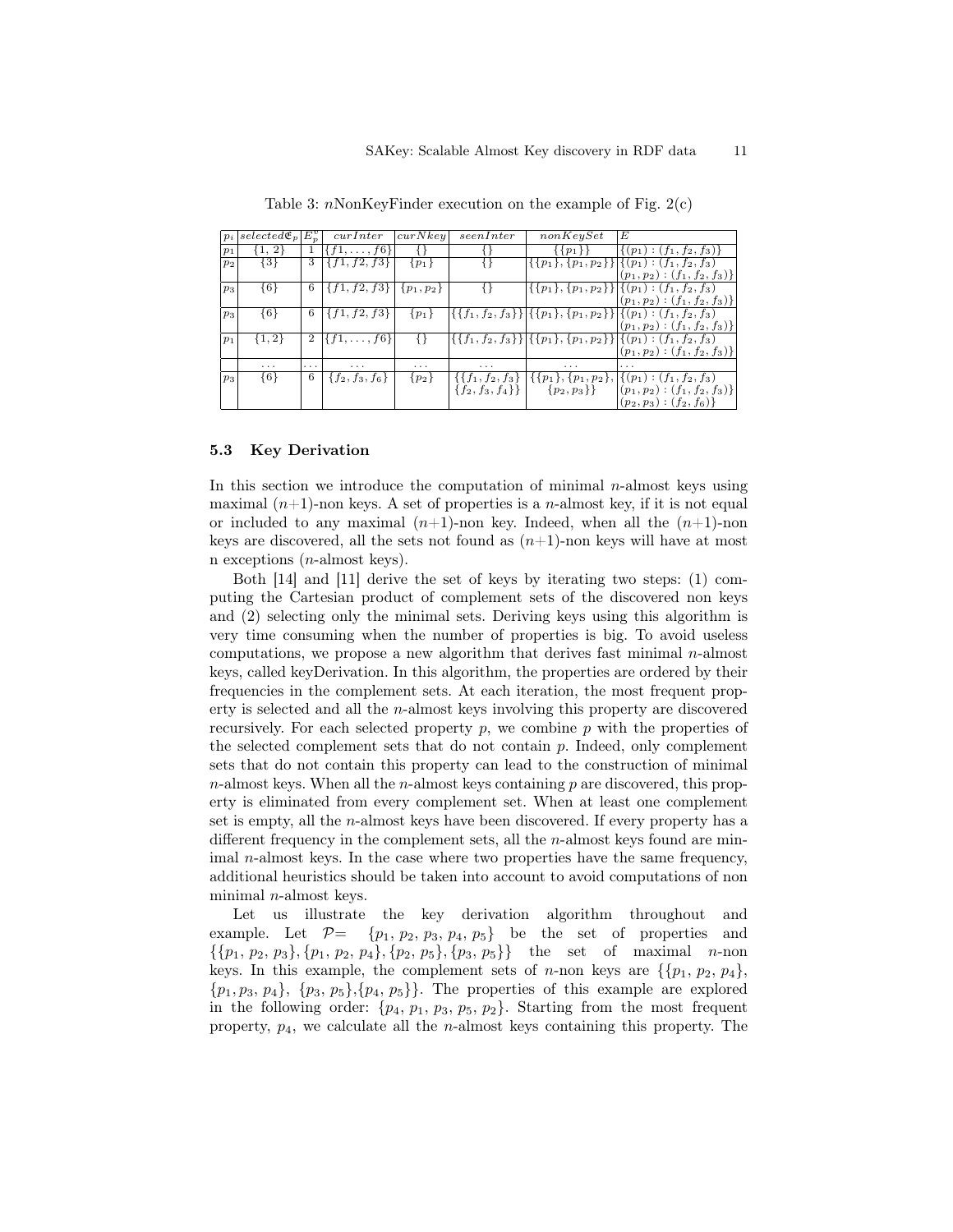selected complement set that does not contain this property is  $\{p_3, p_5\}$ . The property  $p_4$  is combined with every property of this set. The set of *n*-almost keys is now  $\{\{p_3, p_4\}, \{p_4, p_5\}\}\.$  The next property to be explored is  $p_1$ . The selected complement sets are  $\{p_5\}$  and  $\{p_3, p_5\}$ . To avoid the discovery of non-minimal  $n$ -almost keys, we order the properties of the selected complement sets, according to their frequency (i.e.,  $\{p_5, p_3\}$ ). To discover *n*-almost keys containing  $p_1$  and  $p_5$ , we only consider the selected complement sets that do not contain  $p_5$ . In this case, no complement set is selected and the key  $\{p_1, p_5\}$ is added to the *n*-almost keys.  $p_5$  is locally suppressed for  $p_1$ . Since there is an empty complement set, all the *n*-almost keys containing  $p_1$  are found and  $p_1$  is removed from the complement sets. Following these steps, the set of minimal *n*-almost keys in the end will be  $\{\{p_1, p_5\}, \{p_2, p_3, p_5\}, \{p_3, p_4\}, \{p_4, p_5\}\}.$ 

| Algorithm 2: key Derivation |                                                        |  |  |  |  |  |
|-----------------------------|--------------------------------------------------------|--|--|--|--|--|
|                             | <b>Input:</b> <i>compSets</i> : set of complement sets |  |  |  |  |  |

**Output:**  $KeySet:$  set of *n*-almost keys 1  $KeySet \leftarrow \emptyset$ 2 orderedProperties = getOrderedProperties(compSets) 3 for each  $p_i \in ordered Properties$  do 4 selectedCompSets  $\leftarrow$  selectSets $(p_i, compSets)$ 5 | if  $(selfedCompSets == \emptyset)$  then 6 | KeySet = KeySet ∪  $\{p_i\}$ 7 else 8 | KeySet = KeySet ∪ { $p_i \times$ keyDerivation(selectedCompSets)} 9  $compsets = remove(compsets, p<sub>i</sub>)$ 10 if  $(\exists set \in \textit{compSet} s.t. set == \emptyset)$  then  $11$  | break 12 return KeySet

# 6 Experiments

We evaluated SAKey using 3 groups of experiments. In the first group, we demonstrate the scalability of SAKey thanks to its filtering and pruning techniques. In the second group we compare SAKey with KD2R, the only approach that discovers composite OWL2 keys. The two approaches are compared in two steps. First, we compare the runtimes of their non key discovery algorithms and second, the runtimes of their key derivation algorithms. Finally, we show how  $n$ -almost keys can improve the quality of data linking. The experiments are executed on 3 different datasets, DBpedia<sup>6</sup>, YAGO<sup>7</sup> and OAEI 2013<sup>8</sup>.

The execution time of each experiment corresponds to the average time of 10 repetitions. In all experiments, the data are stored in a dictionary-encoded map,

<sup>6</sup> http://wiki.dbpedia.org/Downloads39

<sup>7</sup> http://www.mpi-inf.mpg.de/yago-naga/yago/downloads.html

<sup>8</sup> http://oaei.ontologymatching.org/2013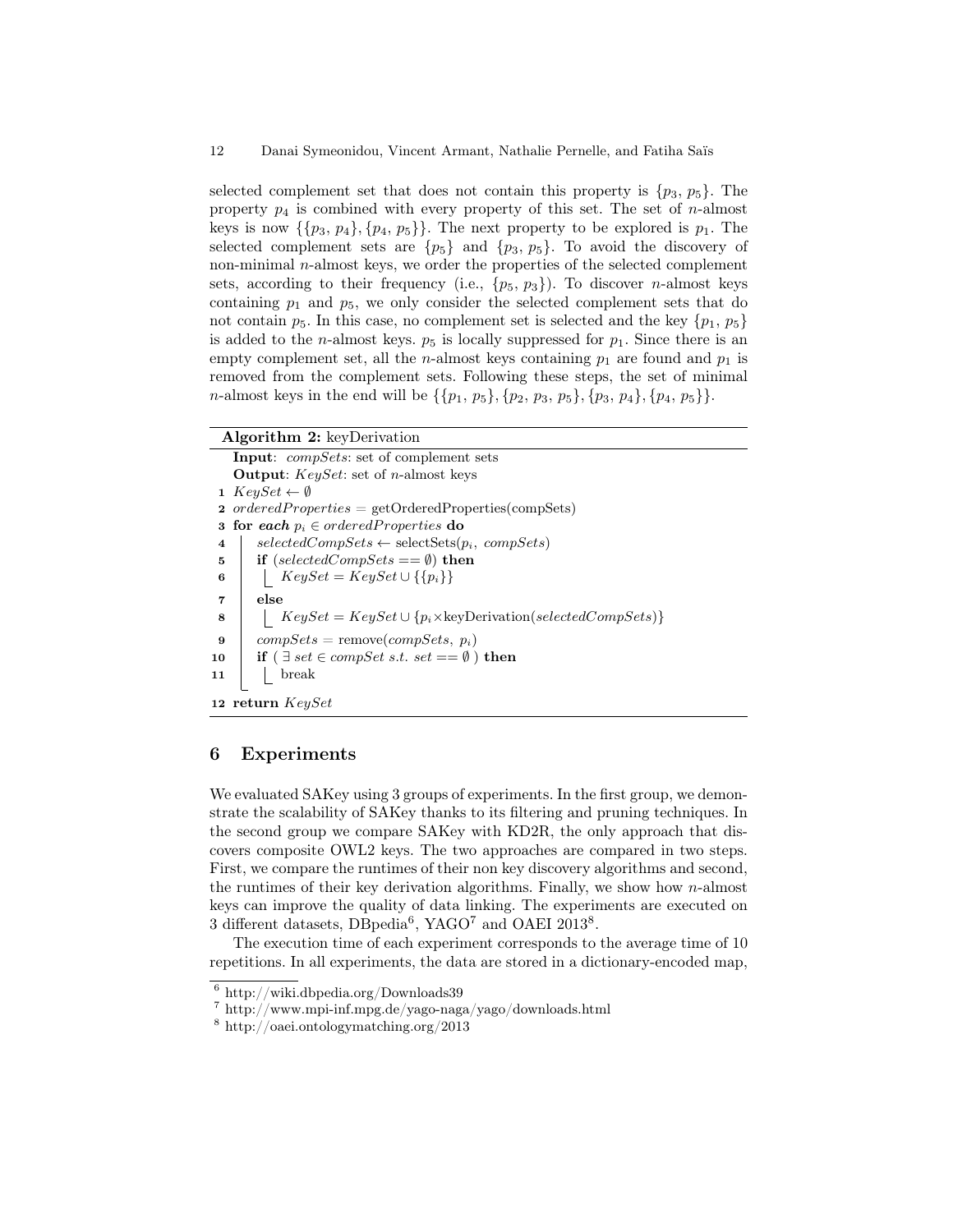where each distinct string appearing in a triple is represented by an integer. The experiments have been executed on a single machine with 12GB RAM, processor 2x2.4Ghz, 6-Core Intel Xeon and runs Mac OS X 10.8.

### 6.1 Scalability of SAKey

SAKey has been executed in every class of DBpedia. Here, we present the scalability on the classes  $DB: Natural Place$ ,  $DB: BodyOfWater$  and  $DB: Lake$ of DBpedia (see Fig. 3(b) for more details) when  $n = 1$ . We first compare the size of data before and after the filtering steps (see Table 4), and then we run SAKey on the filtered data with and without applying the prunings (see Table 5).

Data Filtering Experiment. As shown in Table 4, thanks to the filtering steps, the complete set of  $n$ -non keys can be discovered using only a part of the data. We observe that in all the three datasets more than 88% of the sets of instances of the initial map are filtered applying both the singleton filtering and the v-exception set filtering. Note that more than 50% of the properties are suppressed since they are single 1-almost keys (singleton filtering).

| class             |        |                   |        |      | $\vert \#$ Initial sets $\vert \#$ Final sets $\vert \#$ Singleton sets $\vert \# E_{\nu}^{v}$ filtered Suppressed Prop. |
|-------------------|--------|-------------------|--------|------|--------------------------------------------------------------------------------------------------------------------------|
| DB: Lake          | 57964  | 4856(8.3%)        | 50807  | 2301 | 78 (54%)                                                                                                                 |
| DB:BodyOfWater    | 139944 | $ 14833(10.5\%) $ | 120949 | 4162 | 120 (60%)                                                                                                                |
| DB: Natural Place | 206323 | $22584(11\%)$     | 177278 | 6461 | 131 (60%)                                                                                                                |

Table 4: Data filtering results on different DBpedia classes

Prunings of SAKey. To validate the importance of our pruning techniques, we run  $n$ NonKeyFinder on different datasets with and without prunings. In Table 5, we show that the number of calls of  $n$ NonKeyFinder decreases significantly using the prunings. Indeed, in the class DB:Lake the number of calls decreases to half. Subsequently, the runtime of SAKey is significantly improved. For example, in the class  $DB: Natural Place$  the time decreases by 23%.

Table 5: Pruning results of SAKey on different DBpedia classes

| class                                                                |       | without prunings | with prunings |                         |  |
|----------------------------------------------------------------------|-------|------------------|---------------|-------------------------|--|
|                                                                      |       | Calls Runtime    | Calls         | $\vert$ Runtime $\vert$ |  |
| DB: Lake                                                             | 52337 | 13s              | 125289(48%)   | 9s                      |  |
| $[DB:BodyOfWater]$ 443263   4min28s   153348 (34%)                   |       |                  |               | 40s                     |  |
| $DB: Natural Place \{1286558   5min29s   257056 (20\%)   1min15s \}$ |       |                  |               |                         |  |

To evaluate the scalability of SAKey when  $n$  increases,  $n$ NonKeyFinder has been executed with different  $n$  values. This experiment has shown that  $n$ NonKeyFinder is not strongly affected by the increase of  $n$ . Indeed, allowing 300 exceptions  $(n=300)$  for the class  $DB: Natural Place$ , the execution time increases only by 2 seconds.

#### 6.2 KD2R vs. SAKey: Scalability Results

In this section, we compare SAKey with KD2R in two steps. The first experiment compares the efficiency of SAKey against KD2R in the non key discovery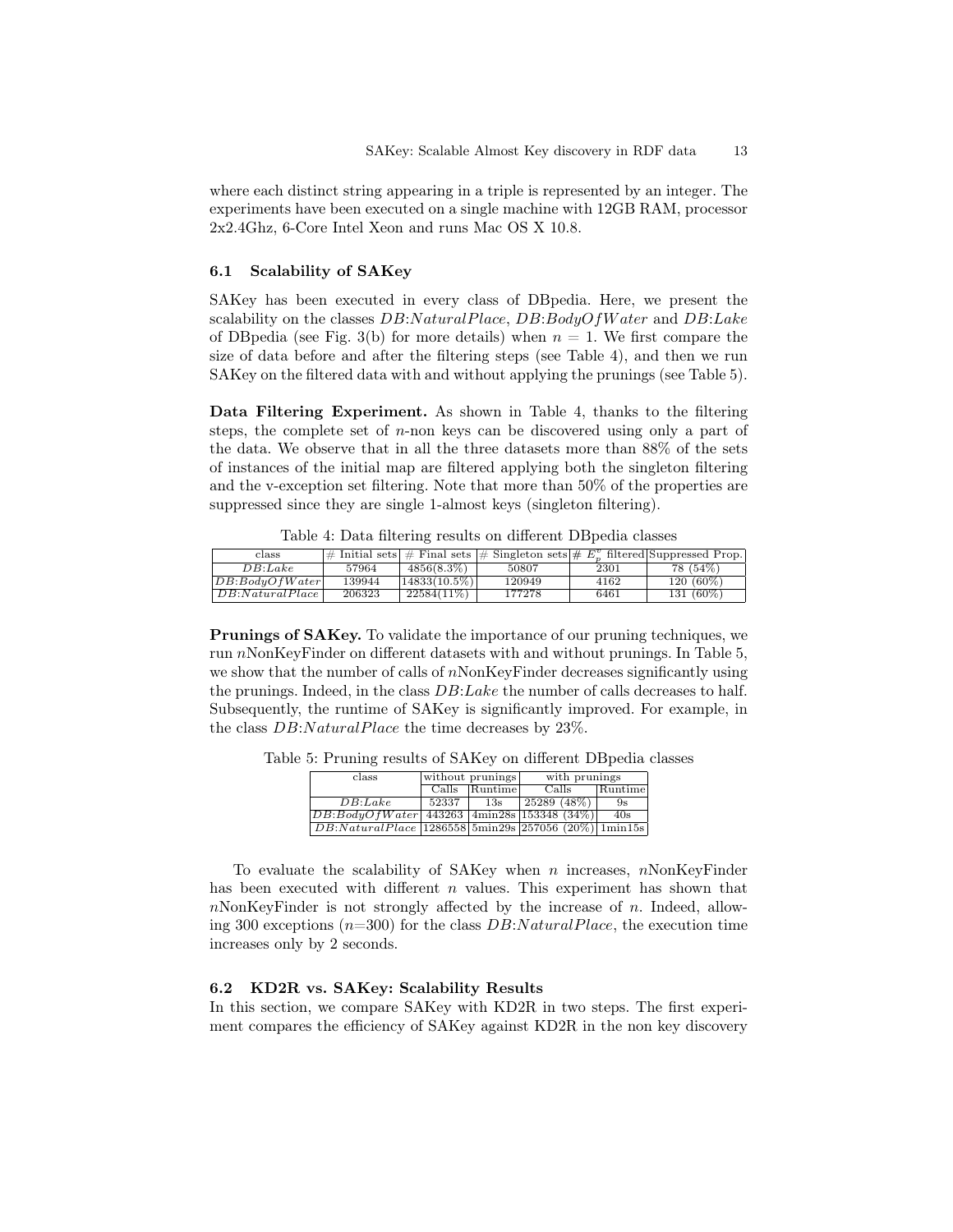

Fig. 3: nNonKeyFinder runtime for DBpedia and YAGO classes

process. Given the same set of non keys, the second experiment compares the key discovery approach of KD2R against the one of SAKey. Note that, to obtain the same results from both KD2R and SAKey, the value of n is set to 1.

 $n$ -non key Discovery. In Fig. 3(a), we compare the runtimes of the non key discovery of both KD2R and SAKey for the class  $DB: Natural Place.$  Starting from the 10 most frequent properties, properties are added until the whole set of properties is explored. We observe that KD2R is not resistant to the number of properties and its runtime increases exponentially. For example, when the 50 most frequent properties are selected, KD2R takes more than five hours to discover the non keys while SAKey takes only two minutes. Moreover, we notice that SAKey is linear in the beginning and almost constant after a certain size of properties. This happens since the class  $DB: Natural Place$  contains many single keys and unlike KD2R, SAKey is able to discover them directly using the singleton sets pruning. In Fig. 3(b), we observe that SAKey is orders of magnitude faster than KD2R in classes of DBpedia and YAGO. Moreover, KD2R runs out of memory in classes containing many properties and triples.

 $n$ -almost key Derivation. We compare the runtimes of the key derivation of KD2R and SAKey on several sets of non keys. In Fig. 4(a), we present how the time evolves when the number of non keys of the class  $DB: BodyOfWater$ increases. SAKey scales almost linearly to the number of non keys while the time of KD2R increases significantly. For example, when the number of non keys is 180, KD2R needs more than 1 day to compute the set of minimal keys while SAKey less than 1 minute. Additionally, to show the efficiency of SAKey over KD2R, we compare their runtimes on several datasets (see Fig. 4(b)). In every case, SAKey outperforms KD2R since it discovers fast the set of minimal keys.

In the biggest class of DB pedia,  $DB: Person$  (more than 8 million triples, 9 hundred thousand instances and 508 properties), SAKey takes 19 hours to compute the n-non keys while KD2R cannot even be applied.

### 6.3 Data Linking with  $n$ -almost keys

Here, we evaluate the quality of identity links that can be found using  $n$ -almost keys. We have exploited one of the datasets provided by the OAEI'13. The benchmark contains one original file and five test cases. The second file is taken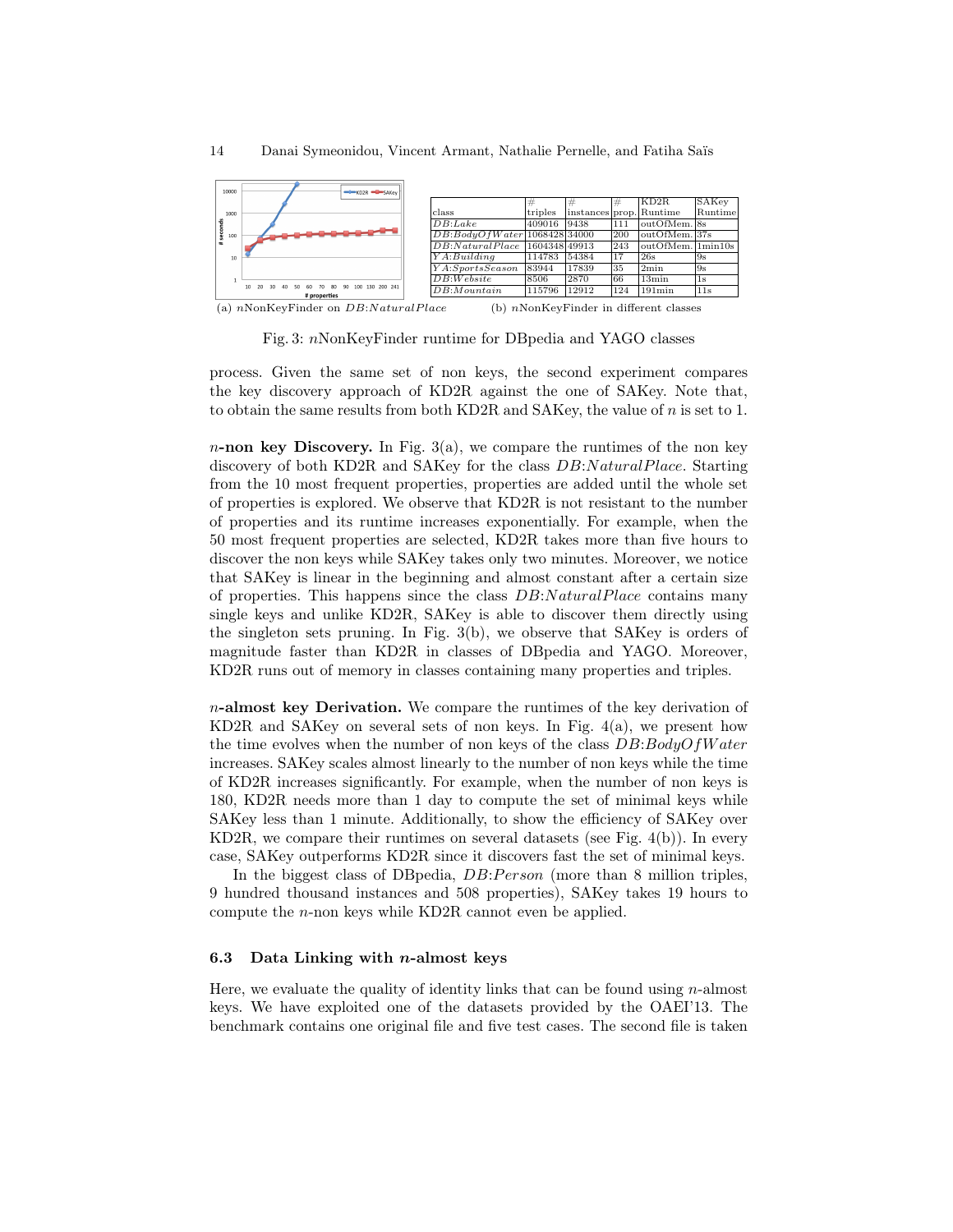

(a) KeyDerivation on  $DB: BodyOfWater$  (b) KeyDerivation on different classes

Fig. 4: KeyDerivation runtime for DBpedia and YAGO classes

from the first test case. Both files contain DBpedia descriptions of persons and locations (1744 triples, 430 instances, 11 properties). Table 6 shows the results when n varies from 0 to 18. In Table  $6(a)$ , strict equality is used to compare literal values while in Table 6(b), the Jaro-Winkler similarity measure is used. The recall, precision and F-measure of our linking results has been computed using the gold-standard provided by OAEI'13.

Table 6: Data Linking in OAEI 2013

| $\#$ exceptions Recall Precision F-Measure |          |          |       | $\#$ exceptions Recall Precision F-Measure |          |          |       |
|--------------------------------------------|----------|----------|-------|--------------------------------------------|----------|----------|-------|
| 0, 1, 2                                    | $25.6\%$ | 100%     | 41%   | 0, 1, 2                                    | $64.4\%$ | $92.3\%$ | 75.8% |
| 3.4                                        | 47.6%    | 98.1%    | 64.2% | 3.4                                        | 73.7%    | $90.8\%$ | 81.3% |
| 5.6                                        | 47.9%    | 96.3%    | 63.9% | 5.6                                        | 73.7%    | 90.8%    | 81.3% |
| $7, \ldots, 17$                            | $48.1\%$ | $96.3\%$ | 64.1% | 7.  17                                     | 73.7%    | 90.8%    | 81.3% |
| 18                                         | $49.3\%$ | 82.8%    | 61.8% | 18                                         | 74.4%    | 82.4%    | 78.2% |
| (a) Data Linking using strict equality     |          |          |       | (b) Data Linking using similarity measures |          |          |       |

In both tables, we observe that the quality of the data linking improves when few exceptions are allowed. As expected, when simple similarity measures are used, the recall increases while the precision decreases, but overall, better Fmeasure results are obtained. As shown in [11],using keys to construct complex similarity functions to link data, such as [13], can increase even more the recall. Therefore, linking results can be improved when n-almost keys are exploited by sophisticated data linking tools.

# 7 Conclusion

In this paper, we present SAKey, an approach for discovering keys on large RDF data under the presence of errors and duplicates. To avoid losing keys when data are "dirty", we discover n-almost keys, keys that are almost valid in a dataset. Our system is able to scale when data are large, in contrast to the state-of the art that discovers composite OWL2 keys. Our extensive experiments show that SAKey can run on millions of triples. The scalability of the approach is validated on different datasets. Moreover, the experiments demonstrate the relevance of the discovered keys.

In our future work, we plan to define a way to automatically set the value of  $n$ , in order to ensure the quality of a  $n$ -almost key. Allowing no exceptions might be very strict in RDF data while allowing a huge number of exceptions